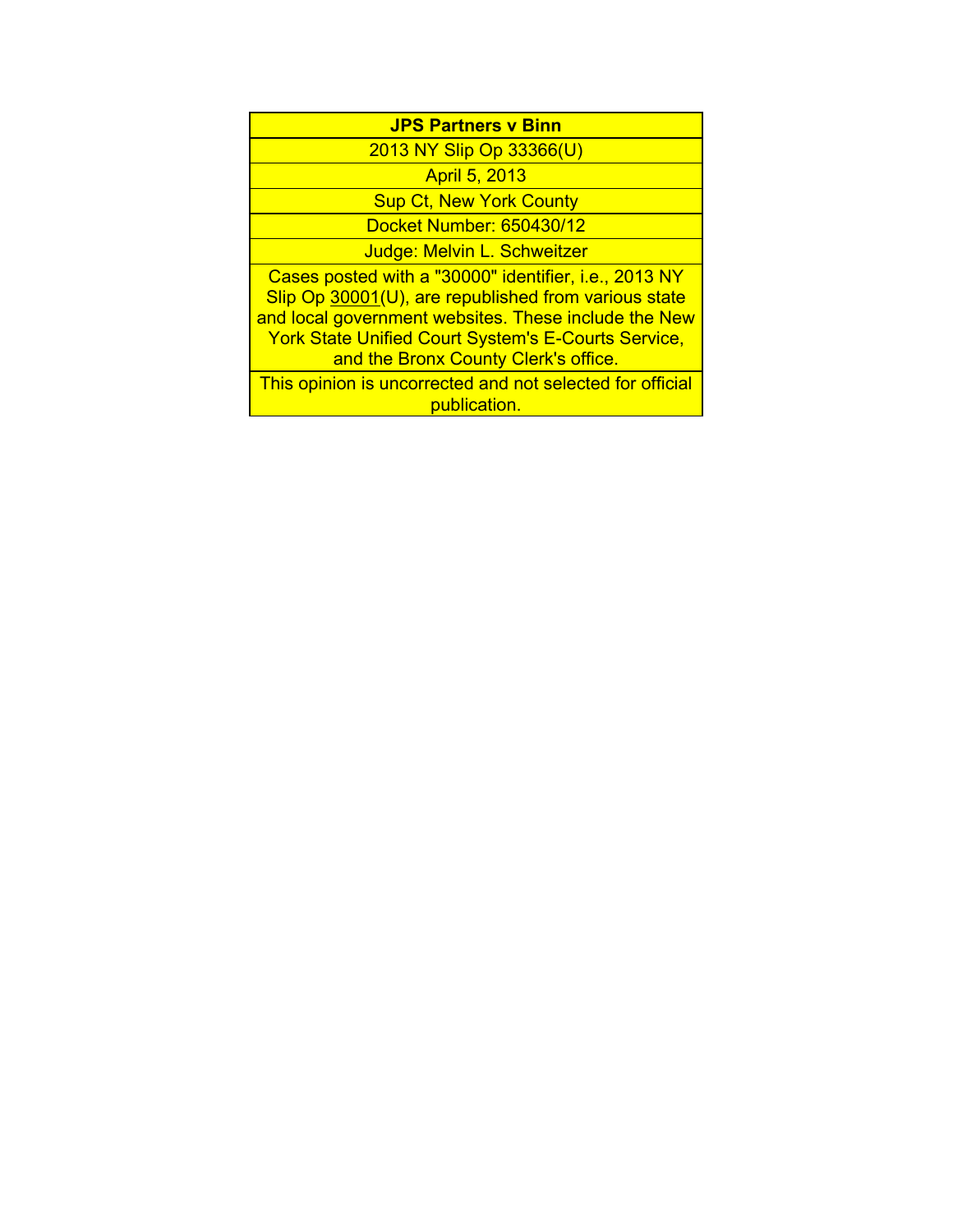| FLIED: NEW YORK COUNTY CLERK 04/11/2013                                                                                                                                                                                                      | INDEX NO. 650430/2012                                                                                                                                   |
|----------------------------------------------------------------------------------------------------------------------------------------------------------------------------------------------------------------------------------------------|---------------------------------------------------------------------------------------------------------------------------------------------------------|
| NYSCEF DOC. NO. 93<br>SUPREME COURT OF THE STATE OF NEW YORK<br><b>NEW YORK COUNTY</b>                                                                                                                                                       | RECEIVED NYSCEF: 04/11/2013                                                                                                                             |
| PRESENT: MELVIN L. SCHWEITZER<br>Justice                                                                                                                                                                                                     | PART $45$                                                                                                                                               |
| JPS PARTNERS                                                                                                                                                                                                                                 | INDEX NO. 650430/12                                                                                                                                     |
| MORETON BINN et 2                                                                                                                                                                                                                            | <b>MOTION DATE <math>\_\_\_\_\_\_\_\_\_\_\_\_\_\_\_\_\_\_</math></b><br>MOTION SEQ. NO. $\overline{\mathcal{O}O4}$                                      |
| The following papers, numbered 1 to _____, were read on this motion to/for _____________<br>upon the foregoing papers, it is ordered that this motion is by defendent to dismins<br><b>DTOJUSTICE</b><br>MOTION/CASE IS RESPECTFULLY REFERRE | $No(s)$ .                                                                                                                                               |
| FOR THE FOLLOWING REASON(S):<br><b>CASE DISPOSED</b><br><b>GRANTED</b><br><b>SETTLE ORDER</b><br><b>DO NOT POST</b>                                                                                                                          | NON-FINAL DISPOSITION<br><b>LOENIED</b><br><b>L'GRANTED IN PART</b><br><b>OTHER</b><br>SUBMIT ORDER<br><b>FIDUCIARY APPOINTMENT</b><br><b>REFERENCE</b> |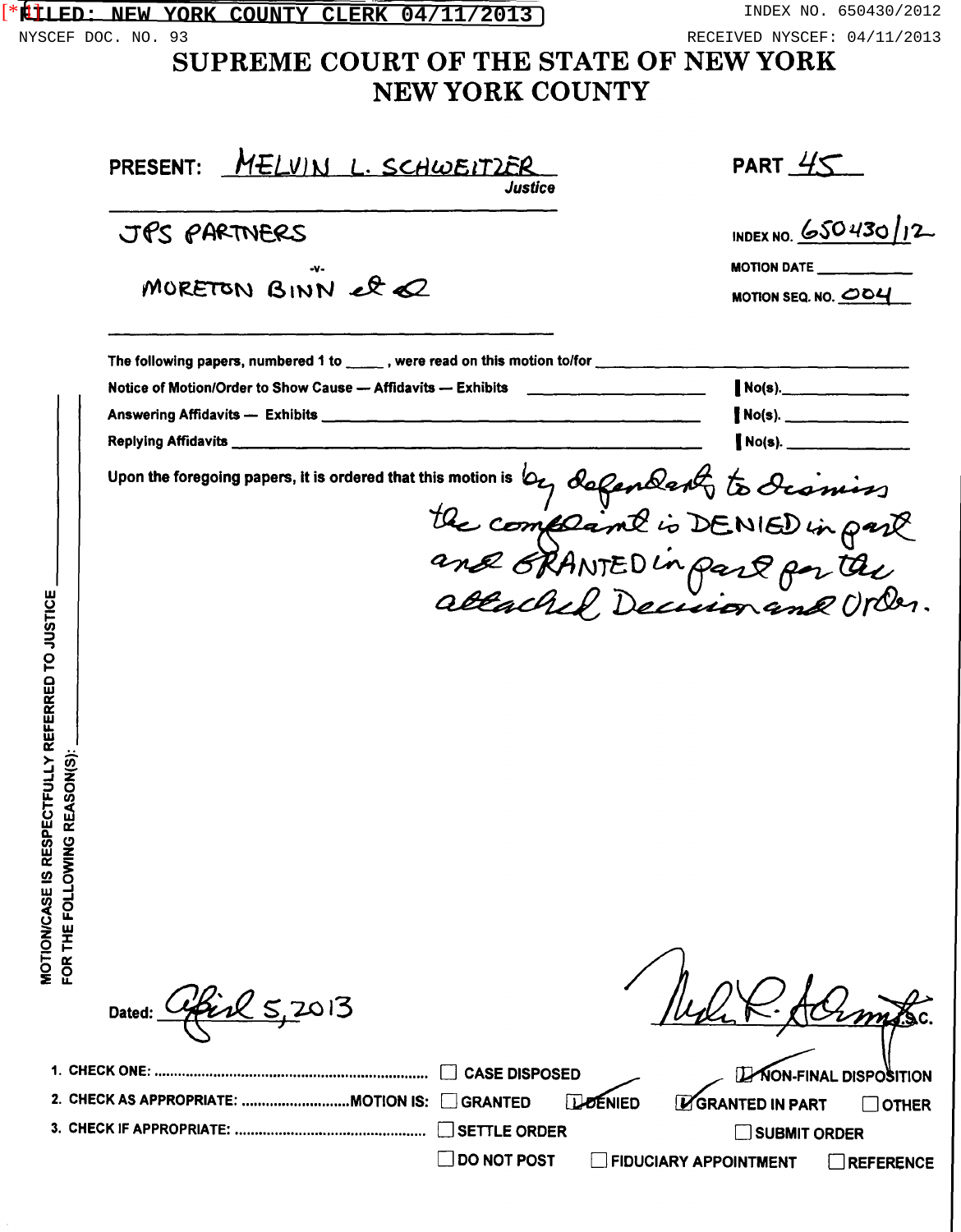| SUPREME COURT OF THE STATE OF NEW YORK<br>COUNTY OF NEW YORK : PART 45                                                                                           |                           |
|------------------------------------------------------------------------------------------------------------------------------------------------------------------|---------------------------|
| JPS PARTNERS in its own right, and derivatively in<br>the right of BINN AND PARTNERS, LLC,                                                                       |                           |
| Plaintiffs,                                                                                                                                                      | Index No. 650430/12       |
| -against-                                                                                                                                                        | <b>DECISION AND ORDER</b> |
| MORETON BINN, an individual, GUGGENHEIM<br>SECURITIES, LLC, MISTRAL EQUITY PARTNERS,<br>MISTRAL CAPITAL MANAGEMENT, LLC, and<br>LILAC VENTURES MASTER FUND, LTD. | Motion Sequence No. 004   |
| Defendants,                                                                                                                                                      |                           |
| -and-                                                                                                                                                            |                           |
| BINN AND PARTNERS, LLC,                                                                                                                                          |                           |
| Nominal Defendant.                                                                                                                                               |                           |

## MELVIN L. SCHWEITZER, J.:

-------~----------------------------------------------------------------x I

JPS Partners (JPS) brings this action, in its own right, and derivatively in the right of  $\cdot$  III Binn and Partners, LLC (Binn), against Moreton Binn (Mr. Binn) and Binn nominally (collectively referred to as the Binn defendants), for dissolution of Binn, breach of fiduciary duty, corporate diversion, breach of contract and an equitable accounting. Binn operates spas in  $\vert$ airports around the world. Mr. Binn and Binn move to dismiss JPS's complaint pursuant to I CPLR<sup> $\vert$ </sup> 3013, 3211 (a) (1), 3211 (a) (3) and 3211 (a) (7) on the grounds that JPS failed to properly plead demand futility, dissolution of Binn is unfounded pursuant to Binn's operating agreement I and the New York Limited Liability Company Law, Mr. Binn did not breach his fiduciary duty to  $\vert$ JPS or Binn, and Mr. Binn did not breach the operating agreement.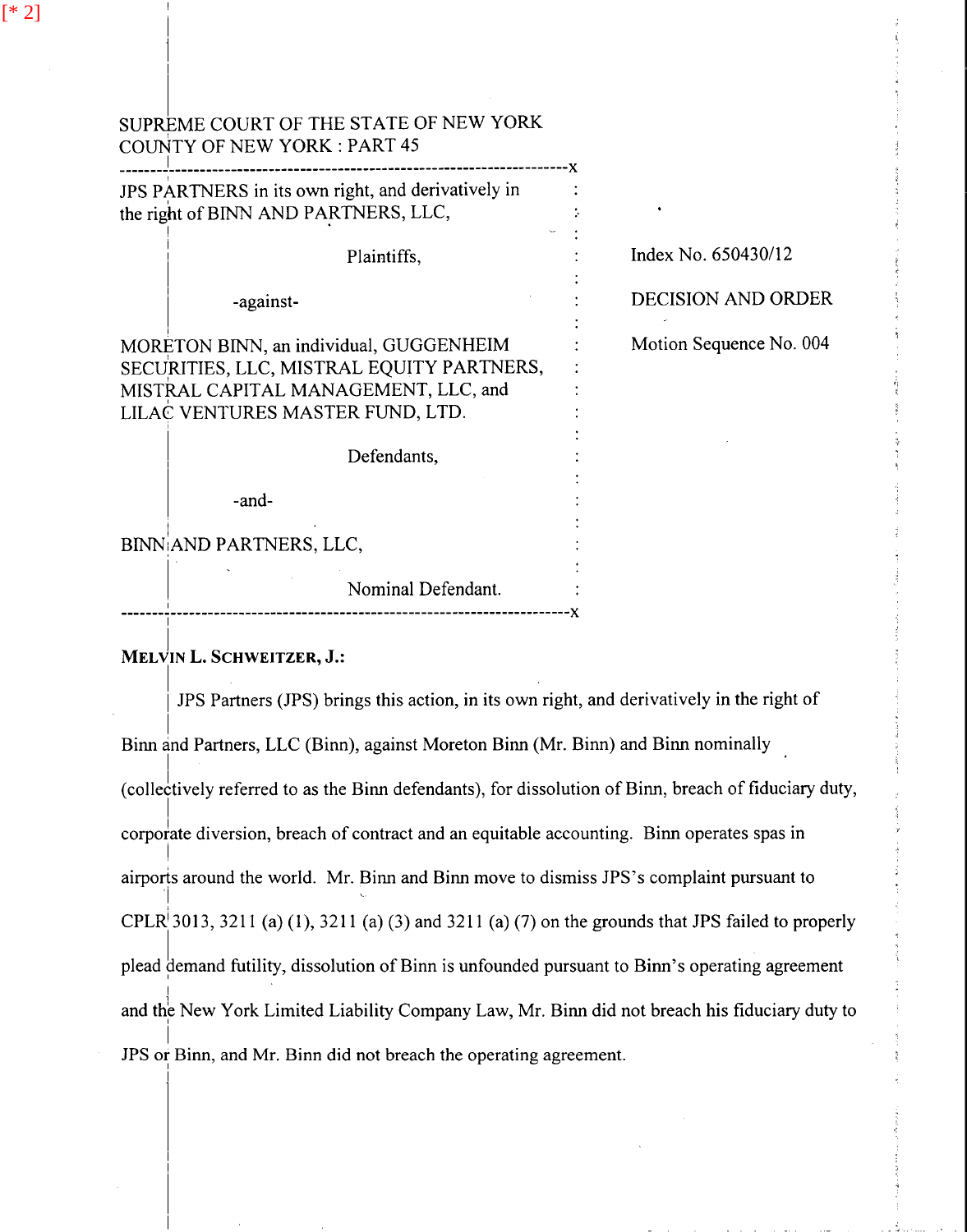## **Background**

Facts are taken from JPS's complaint.

i

[\* 3]

I

I

I

 $\vert$ 

!  $\mathbf{L}$ 

I JPS, a New York unincorporated association is a business venture between Mr. Jonathan and Peter Sobel. Binn is a New York limited liability company. Binn operates pursuant to the I I Third Amended and Restated Operating Agreement, dated June 16, 2008 (Operating I Agreeinent). Mr. Binn is the manager of Binn. Mr. Binn and his wife, Marisol Binn, together I control over 55% of Binn. JPS holds a l .93% interest in Binn. I

Prior to February 16, 2012, Binn held a controlling interest in subsidiaries branded as Xpress Spa. In a January 30, 2012 letter, Mr. Binn informed the members of Binn about a  $\mathbf{I} = \mathbf{I} \cdot \mathbf{I}$  , where  $\mathbf{I} = \mathbf{I} \cdot \mathbf{I}$  , where  $\mathbf{I} = \mathbf{I} \cdot \mathbf{I}$  , where  $\mathbf{I} = \mathbf{I} \cdot \mathbf{I}$ proposal by Mistral Capital Management (Mistral) to invest \$23 million in Binn in consideration  $j = \frac{1}{2}$ of a 42% equity interest in the enterprise. The letter described the investment as a <sup>I</sup> recapitalization. It went on to explain that the investment capital would be used to reduce the I bank debt Binn owed to Bank of America and to grow the Xpress Spa brand. The letter stated I that investment funds would not be used to make distributions. The letter requested the members I consent to the proposed transaction.

JPS opposed the transaction and filed its initial complaint on February 15, 2012. JPS sought a temporary restraining order and preliminary injunction to stop the meeting to vote on i the Mistral proposal. The court denied relief.

On February 16, 2012, members of Binn, by majority vote, approved the Mistral transaction, pursuant to which Mistral purchased an equity interest in the spa business of Binn for  $$23.8$  million in following manner: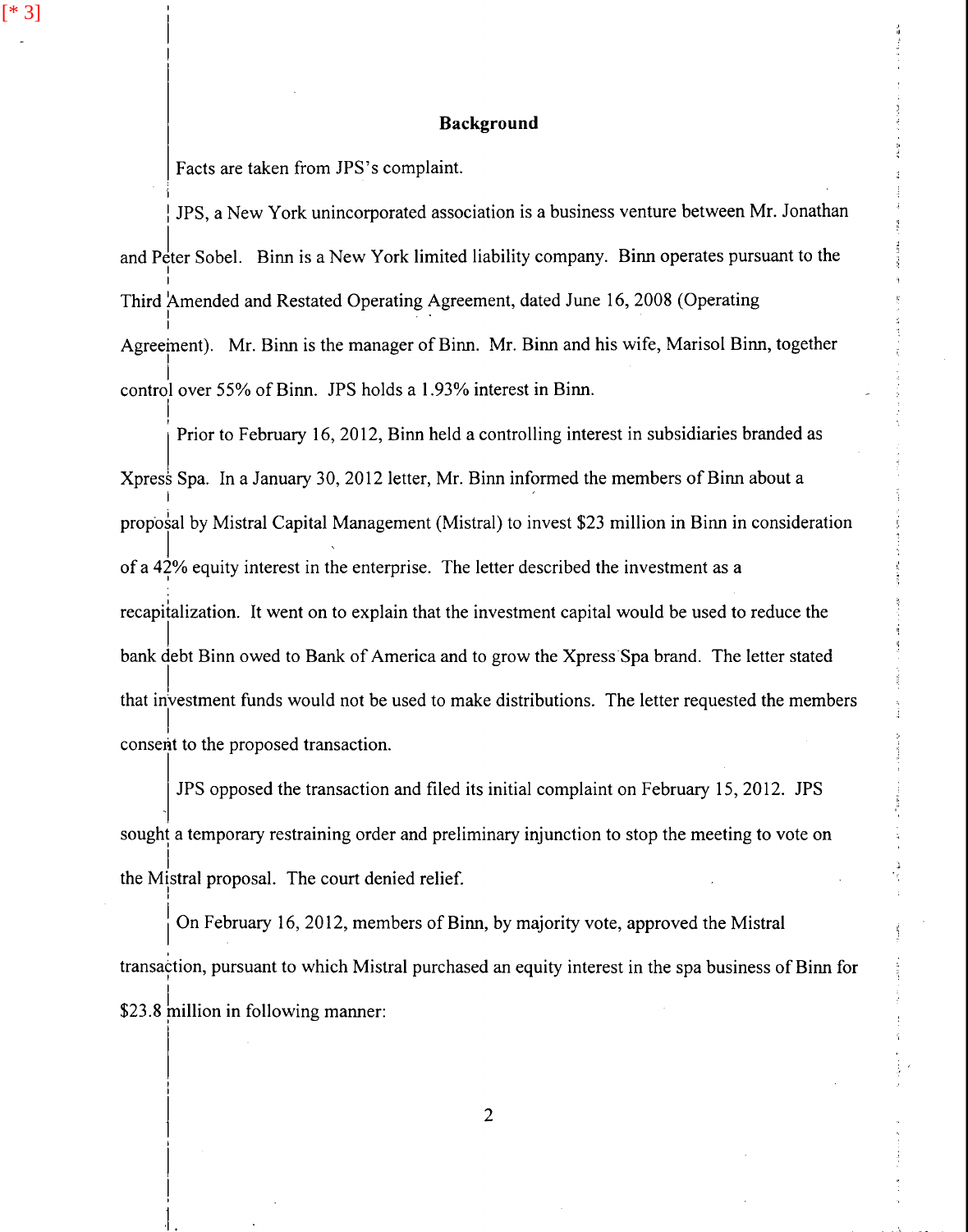I I I

 $\vert$ 

I

I

I  $\vert$ I

First, Binn contributed its entire interest in the subsidiaries through which it Belawine *Infined Hability* Company. Trotaings was initially a wheney come subsidiary of Binn; then Mistral purchased the equity interest in Holdings. operated its spa business to XpressSpa Holdings, LLC (Holdings), a newly formed Delaware limited liability company. Holdings was initially a wholly owned

JPS claims that the January 30, 2012 letter falsely described the transaction as a I recapitalization. JPS alleges that after Mr. Binn transferred the assets of Binn to Holdings, Binn I was decapitalised and Holdings was capitalized with money from Mistral, and with assets formerly under the control of Binn. JPS asserts that since the entire XpressSpa business has been I transferred to Holdings, a foreign limited liability company, Binn must be dissolved pursuant to I the terms of its Operating Agreement, and the New York Limited Liability Company Law.

JPS alleges that Mr. Binn breached fiduciary duties owed to Binn and JPS. JPS alleges that Mr. Binn placed his own financial interest ahead of the interest of Binn and JPS. In this  $\vert$ respect, it is alleged that following the transaction, Mr. Binn was repaid a portion of the loan he I had made to Binn; the outstanding loan was refinanced at 12% (compounded monthly) from 10% per annum; Mr. Binn received unspecified salary, bonuses and equity kickers; and Mr Binn I significantly reduced his guarantee of the loan which had been in place since 2008. I

The complaint alleges that Mr. Binn received an improper payment of \$1.084 million i when he exercised his put options (set to expire on February 29, 2012). JPS alleges that the  $\mathbf{I} = \mathbf{I} \times \mathbf{I}$  . The set of the set of the set of the set of the set of the set of the set of the set of the set of the set of the set of the set of the set of the set of the set of the set of the set of the set payment was possible only as result of the transaction with Mistral, and the put options were I exercised the day of the closing of the transaction, February 23, 2012. JPS claims that had the transaction not closed, Mr. Binn could have exercised his options, but would have received I obligations from Binn, instead of cash. Based on these allegations, JPS asserts that the Mistral I transaction did not provide any economic benefit to Binn.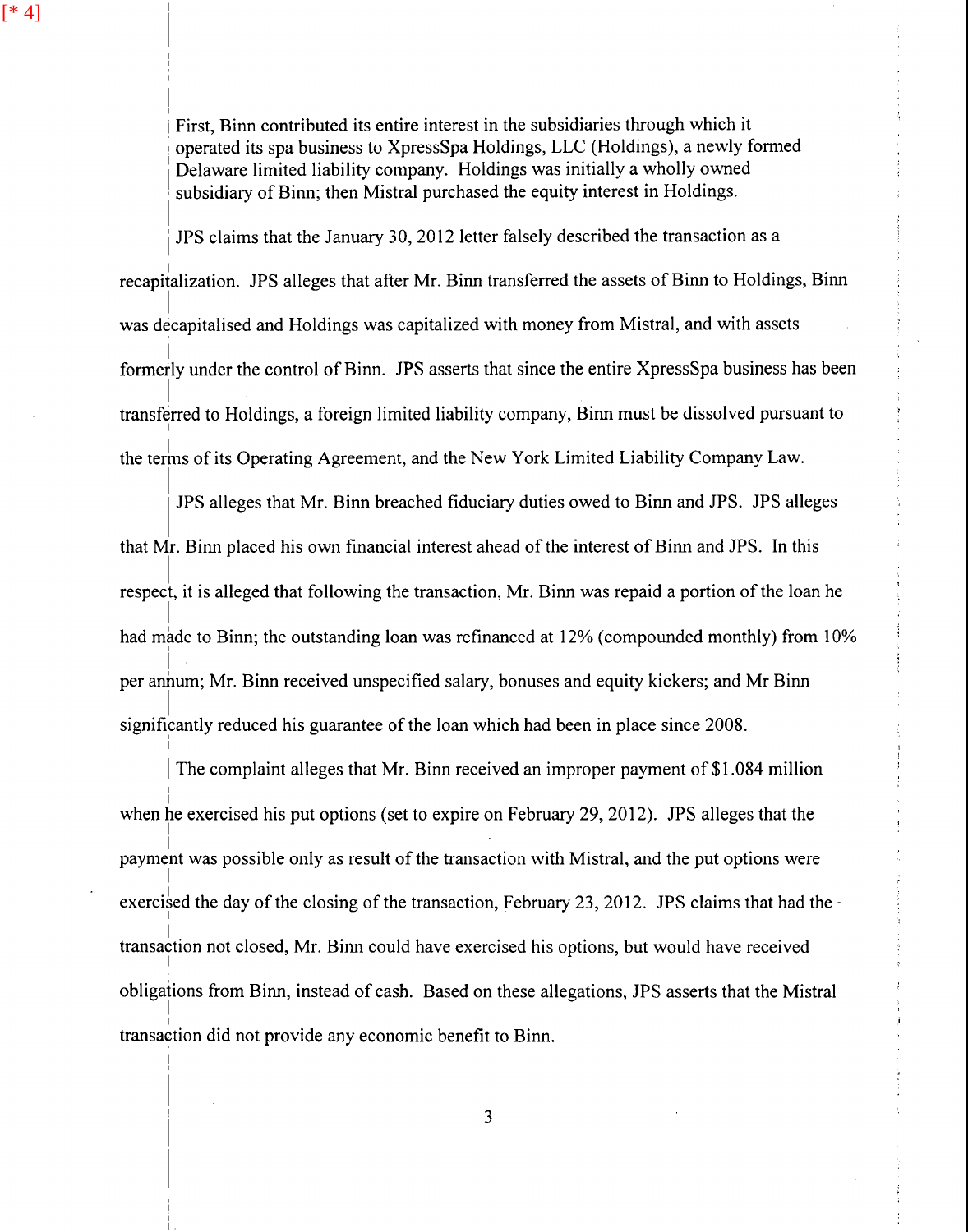JPS claims that Mr. Binn looted the assets of Binn by transferring all its assets to Holdings (a Mistral controlled entity), and converting Binn from an entity with a controlling I interest in a spa-business into a non-controlling nominal parent of Holdings.

I

[\* 5]

 $\vert$ 

 $\mathsf{I}$ 

Prior to filing the amended complaint, JPS did not make a demand on Binn. JPS claims that a pre-action demand would have been futile.

· JPS alleges that the transaction was made possible because of Mr. Binn's majority interest in Binn, and that his voting of the units he controlled was the only vote necessary to I make the transaction possible. JPS alleges that Mr. Binn, in his capacity as the manager of Binn, is empowered by the Operating Agreement to enter into and execute all contracts and agreements on behalf of Binn. No decision with respect to any matter within the scope of Binn's business I I could be made unless approved by Mr. Binn. Mr. Binn is entitled to an additional and deciding  $\vert$  . vote in the event of a board deadlock. JPS alleges that some of the members on Binn's board were interested in the transaction, while the disinterested members had no authority to act on I behalf of Binn without Mr. Binn's approval.

I JPS alleges that the details of the February 16, 2012 transaction, including the I consequences for minority members, were not adequately communicated to the disinterested members, prior to the transaction. JPS alleges that since the transaction was such an egregious  $\mathsf{I}_{\mathsf{I}}$ oppression of the interests of the minority members, for the benefit of Mr. Binn, that it could not I have been a product of sound business judgment. Based on these allegations, JPS claims that  $\mathbf{I}$ given the extent of dominance and control Mr. Binn exercised on the board, the board of Binn I I would not have been in favor of pursuing litigation and demand was futile.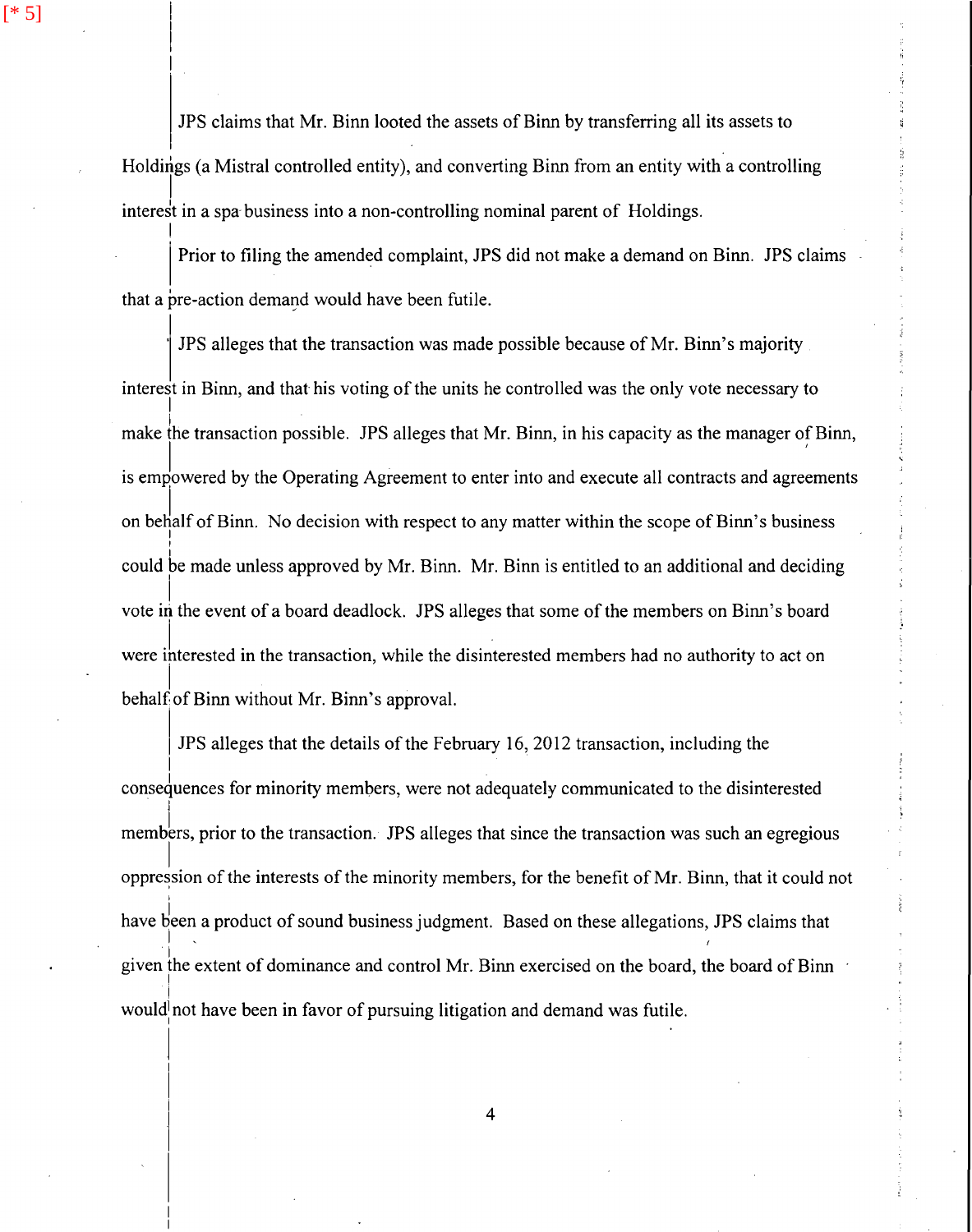[\* 6]

#### **Discussion**

I On a motion to dismiss for failure to state a claim, the court accepts all factual allegations pleadeb in plaintiffs complaint as true, and gives plaintiff the benefit of every favorable  $\frac{1}{2}$  . The set of  $\frac{1}{2}$ inference. CPLR 3211 (a) (7); *Sheila* C. *v Pavich,* l l-AD3d 120 (1st Dept 2004). The court i must determine whether "[from the complaint's] four comers[,] factual allegations are discerned  $j = 1, 2, \ldots, n$ which taken together manifest any cause of action cognizable at law." *Gorelik v Mount Sinai* I I *Hosp. CTR.,* 19 AD3d 319, 319 (1st Dept 2005) (quoting *Guggenheimer v Ginzburg,* 43 NY2d I ! 26888, 275 (1977)). Vague and conclusory allegations, however, are not sufficient to sustain a cause of action. *Fowler v American Lawyer Media, Inc.*, 306 AD 2d 113 (1st Dept 2003).

On a motion to dismiss on the ground that defenses are founded upon documentary evidence, evidence must be unambiguous, authentic and undeniable. CPLR 3211 (a) (1); İ. *Fontanetta v Doe,* 73 AD3d 78 (2d Dept 2010). "To succeed on a [CPLR 3211 (a) (I)]  $\vert$ motion' ... a defendant must show that the documentary evidence upon which the motion is predicated resolves all factual issue as a matter of law and definitively disposes of the plaintiff's I claim."<sup>1</sup> *Ozdemir v Caithness Corp.,* 285 AD2d 961, 963 (3d Dept 2001), *leave to appeal* I  $\mathsf{l}_{\mathsf{a}}$ *denied97* NY2d 605. In other words, "documentary evidence must utterly refute plaintiffs factual allegation, conclusively establishing a defense as a matter of law." *Goshen v Mutual Life* I *Ins. Co'. of New York,* 98 NY2d 314, 326 (2002).

#### I Failurelto plead Demand

 $\vert$ I I

 $\begin{bmatrix} 1 \\ 1 \end{bmatrix}$ 

. IJPS Partners first, second, third, seventh and ninth causes of action are derivative actions. In a derivative action, the member who seeks to file such a claim is required to first serve a demand upon the company. BCL 626 (c); *Bansbach v Zinn*, 1 NY3d 1, 8 (2003). A  $\vert$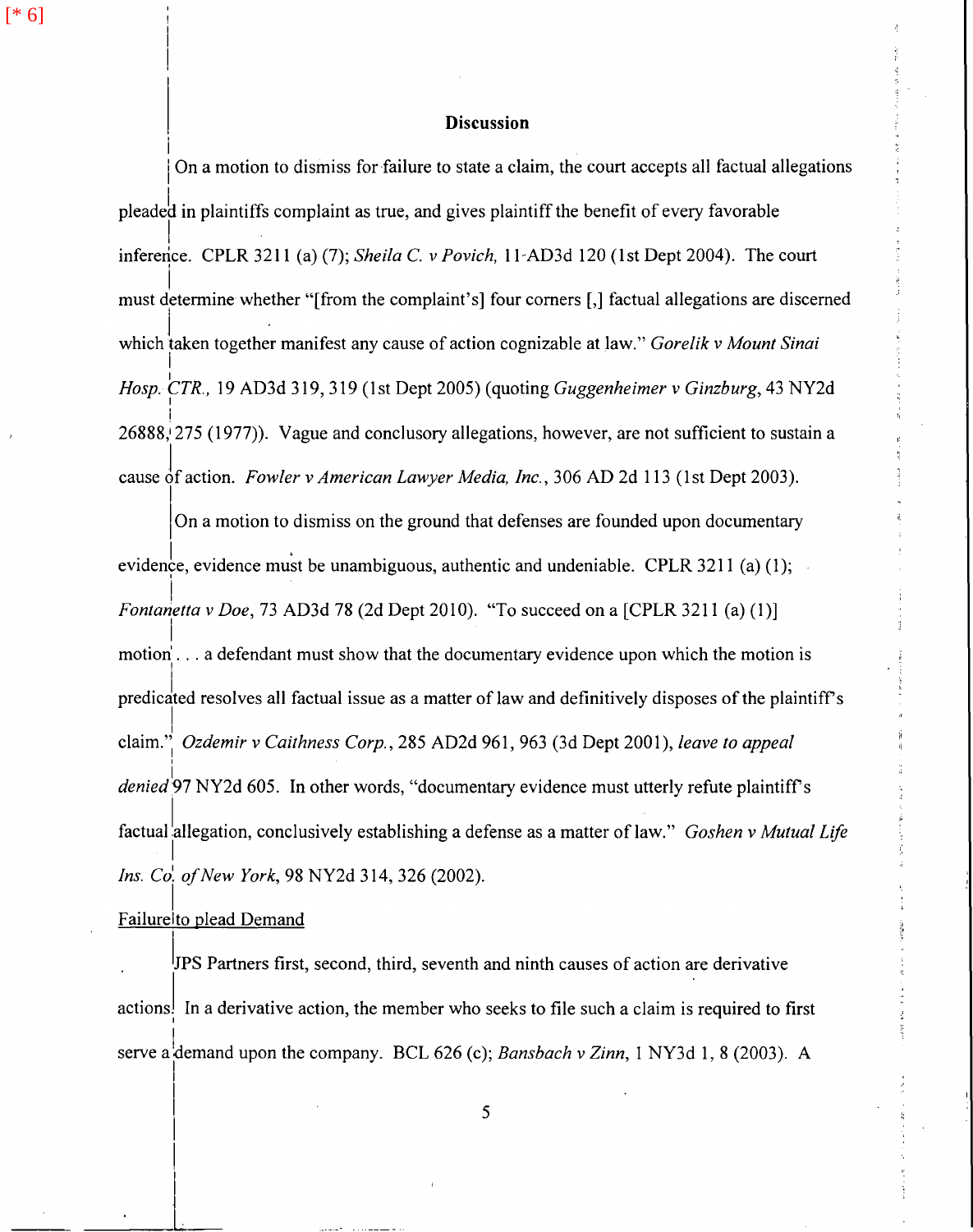[\* 7]

pre-aclion demand, however, may be excused where the plaintiff can prove that a demand *was*  not made upon the company because such a demand would have been futile. *Marx v Akers*, 88 1 NY2d jl 89 ( 1996). In order to successfully plead that a demand was futile, plaintiff must plead I with particularity that a majority of the board of directors was interested in the challenged I transaction or the board members did not fully inform themselves about the transaction to the I extent reasonably appropriate, or that the transaction was so egregious on its face that it could not I have been the product of sound business judgment. *Bansbach*, 1 NY3d 9; *Marx v Akers, supra.* 

JPS claims that a pre-action demand on Binn would have been futile because of the power and authority Mr. Binn exercised over the board of Binn as its manager and as a majority I board member. JPS asserts that the board of Binn lost its independence because Mr. Binn  $\vert$ dominated and controlled its decisions. Hence, it would have been futile to serve a demand on I the bodrd.

I Defendants contend that JPS has failed to properly plead that a demand on Binn would have been futile. Defendants assert that despite the fact that Mr. Binn, as the manager, possessed full power and authority to enter into the transaction on behalf of Binn, the transaction was I approved by an overwhelming majority vote of disinterested members. Thus, they assert JPS is unable to plead demand futility.

 $\overline{a}$ The court's opinion is that whether Mr. Binn wielded such influence over the board of Binn that it lost the ability to objectively deal with a demand upon it, raises substantial issues of ! fact. These include whether the minority members were fully informed of the consequences of the reclpitalization. It is not the court's task at this stage of the proceedings to make factual  $\vert$ determinations. On a motion to dismiss the court must accord the plaintiff, "the benefit of every I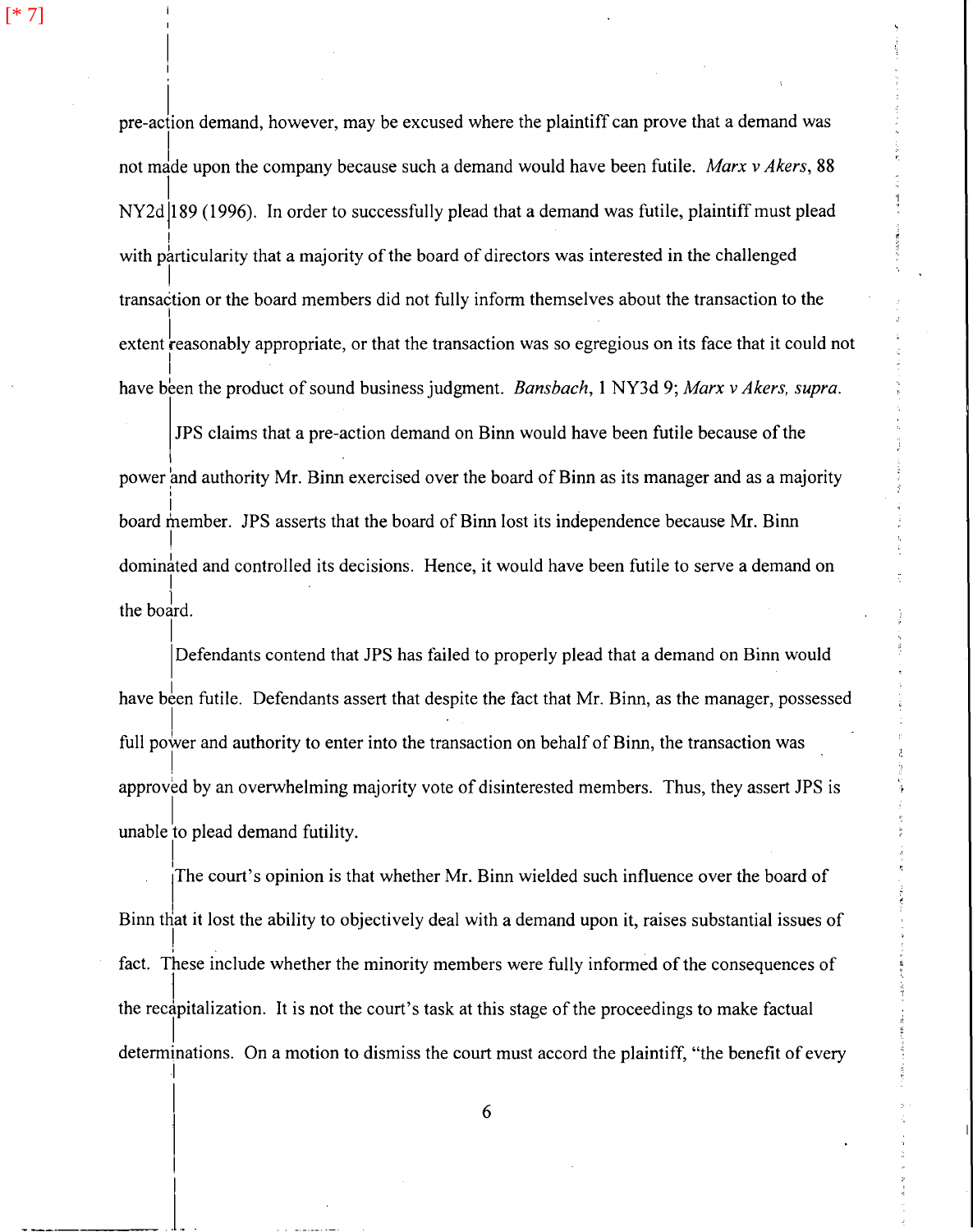I

I

possible inference," *Nonnon v City of New York*, 9 NY3d 825, 827 (2007). Here there is a I plausible factual inference that Mr. Binn dominated, controlled and misinformed the board of Binn to the extent it would be deemed interested in the transaction. The motion to dismiss is I !<br>. denied.

#### I Dissolution of Binn LLC pursuant to Operating Agreement

| JPS seeks an order for dissolution of Binn pursuant to the Operating Agreement. JPS<br>| asserts that Section 8.01 of the Operating Agreement provides for it to be dissolved upon transfer of substantially all of its assets. According to Binn's 2011 audited financial statement, on February 23, 2012 Binn contributed all of its assets and liabilities to Holdings.

Defendants counter that the Operating Agreement was amended prior to the transaction on February 1, 2012, and the amendment contemplated the continued existence of Binn after the I February 23, 2012 transaction. Defendants claim that the amendment to the Operating Agreement is documentary evidence that establishes its defense as a matter of law.

In order for a defense to be founded on documentary evidence, the evidence must be unambiguous, authentic and undeniable. *Fontanetta v John Doe,* 1, 73 AD3d 78 (2d Dept 2010). I Mr. Binn is authorized by the Operating Agreement to make amendments to it at his sole i I discretion. This unfettered authority to make unilateral amendments is limited in certain cases, I such as when a member is adversely affected by an amendment relating to dissolution of the I company. In such cases, written consent of the affected member is required. JPS alleges that the I amendment to the Operating Agreement adversely affected its rights to dissolution in the event of  $\vert$ a transfer of substantially all of the assets of Binn and that its written consent was not obtained in  $\vert$ connection with adopting this amendment. Defendants counter that at the time of the ' I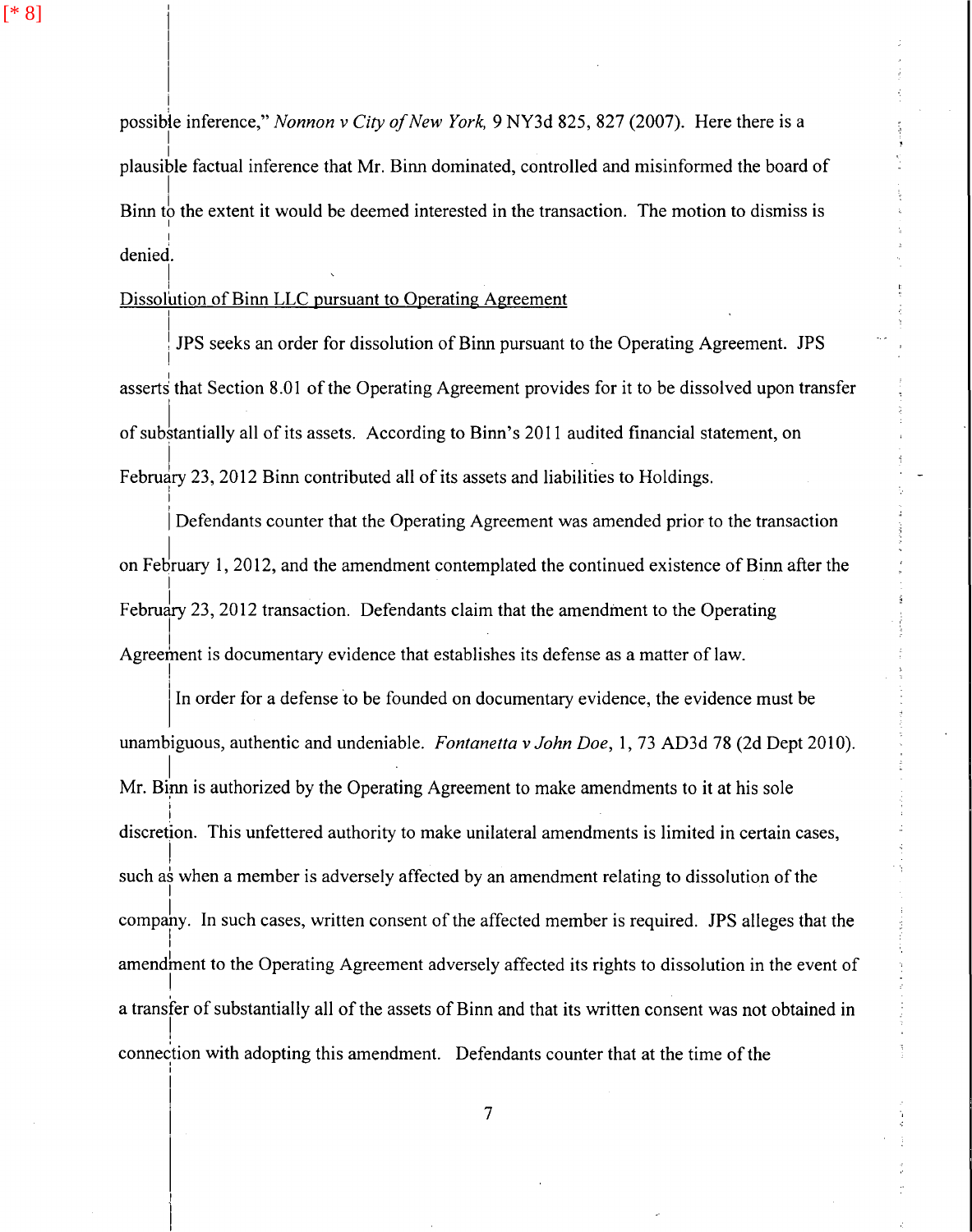I I I I

I amendment JPS had no right to dissolution and consent was not required. They argue the  $\mathbf{I}$  . The set of the set of the set of the set of the set of the set of the set of the set of the set of the set of the set of the set of the set of the set of the set of the set of the set of the set of the set of t I amendment, and the subsequent transaction, did not adversely affect JPS.

The documentary evidence submitted by the defendants is not incontrovertible. JPS disputes Mr. Binn's authority to make amendments to the Operating Agreement on the  $|\cdot|$ subject of dissolution without it's written consent. The defendants have not established that the I amendment did not require the written consent of the plaintiff. Their argument regarding a right to dissolution not being extant at the time of the amendment ignores the plain meaning of the I Operating Agreement. It is without merit. The amendment is not documentary evidence under I New York law, and does not establish a defense as a matter of law under CPLR 3211 (a) (1). JPS has pleaded sufficient facts to state a cause of action for dissolution, the defendant's motion to dismiss the first cause of action is denied.

 $\vert$ . Judicial dissolution of Binn LLC

Section 702 of the New York Limited Liability Company Law (NYLLC) provides that: "On application by or for a member, the supreme court... may decree dissolution of a limited liability company whenever it is not reasonably practical to carry on the business in conformity  $\vert$ with the articles of organization or operating agreement."

JPS claims that since Section 8.01 of the Operating Agreement provides for dissolution of Binn, and because the transaction with Mistral is an event of dissolution, Binn cannot carry on I business and hence, ought to be dissolved.

JPS claims that judicial dissolution is warranted because the management, i.e., Mr. Binn, is unable to promote the stated purpose of Binn. JPS cites Section 1.06 of the Operating  $\vert$ Agreement which says the stated purpose of Binn is "to engage in spa services predominantly at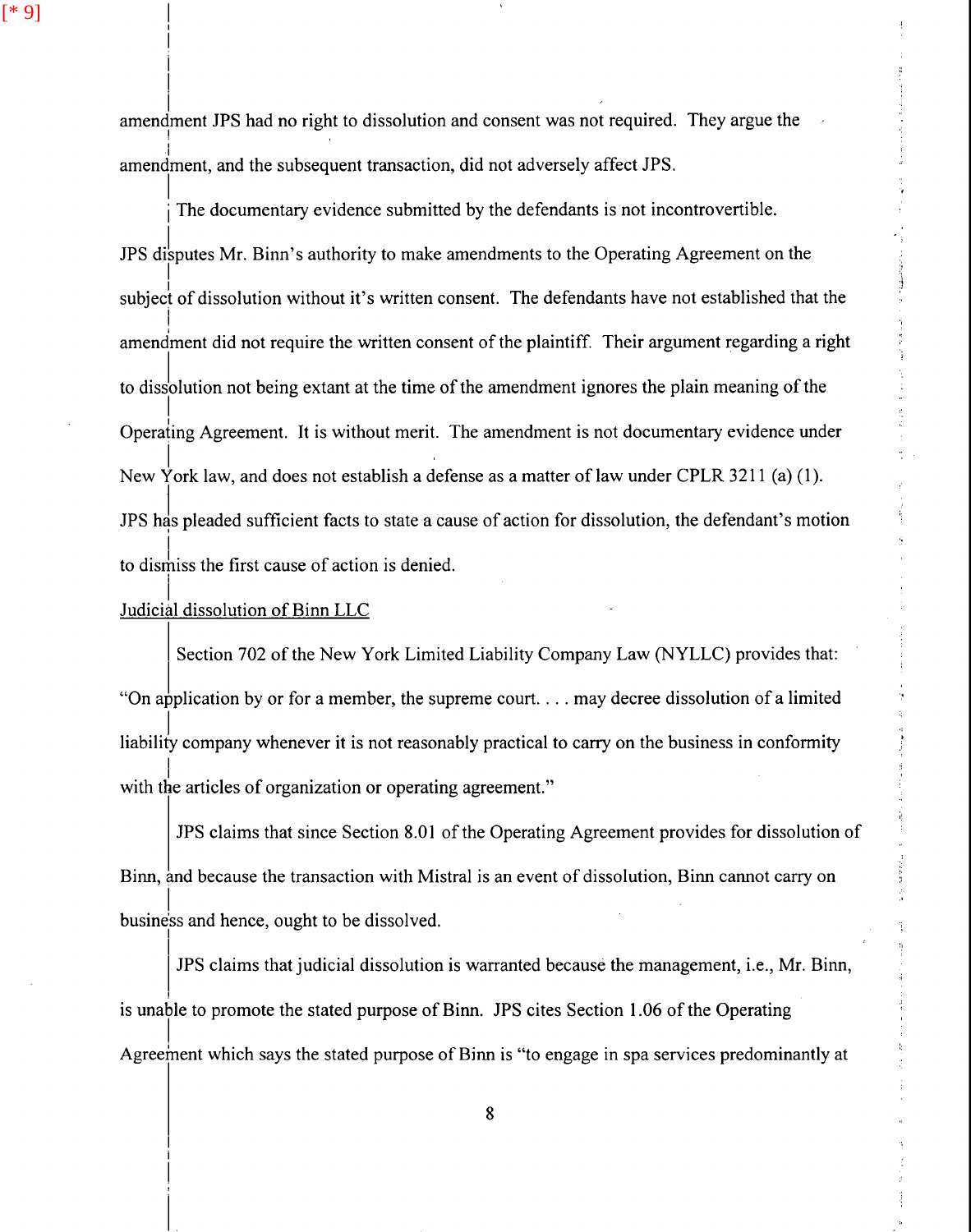$[ * 10]$ 

I I

i

I

I

I

 $\vert$ 

 $\vert$  . large, high-traffic airport locations." JPS alleges that Binn is prevented from engaging in its stated purpose since substantially all of its assets have been transferred to Holdings.

The defendants counter that the Operating Agreement and February 1, 2012 amendment address when dissolution is to be decreed, and judicial dissolution is unwarranted. The I defendants reject JPS's allegation that Binn is prevented from engaging in its stated purpose. They assert that after the transaction Binn continues to operate in accordance with its Operating Agree ment and run spas, although in a different corporate structure, indirectly through Holdings.

The operating agreement determines the rules applicable to the operation of a particular limited liability company. *In re Matter of the Dissolution of 1545 Ocean Avenue LLC v Van Houten*, 72 AD3d 121, 128 (2d Dept 2010). Only where the operating agreement is ambiguous, contrary to law or does not contain any provision for the particular matter at issue, do the statutory provisions control. *Id.* at 129. Neither party argues that the Operating Agreement is  $\vert$   $\vert$ ambiguous. Both have cited the Operating Agreement to support their arguments, although they dispute the applicable provision. There is no need to turn to the default provision of the NYLLC.  $\overline{\ }$ Plaintiff's cause of action for judicial dissolution is dismissed.

# Breach of Fiduciary Duty against Mr. Binn, manager of Binn LLC (Derivatively)

IPS states that Mr. Binn, as manager of Binn, owed a fiduciary duty to Binn to conduct its  $\mathbf{I}$ I busine'ss in a fair, just and equitable manner and to act in furtherance of its best interests. JPS 's  $\vert$ amended complaint makes two distinct allegations of breach of this duty.

I JPS alleges that Mr. Binn breached his fiduciary duty by negotiating and executing a I • Providence of the contract of the contract of the contract of the contract of the contract of the contract of the contract of the contract of the contract of the contract of the contract of the contract of the contract transaction that put his financial interests ahead of Binn's. JPS alleges that Mr. Binn received cash distributions from Xpress. JPS alleges that he structured the transaction to reduce his own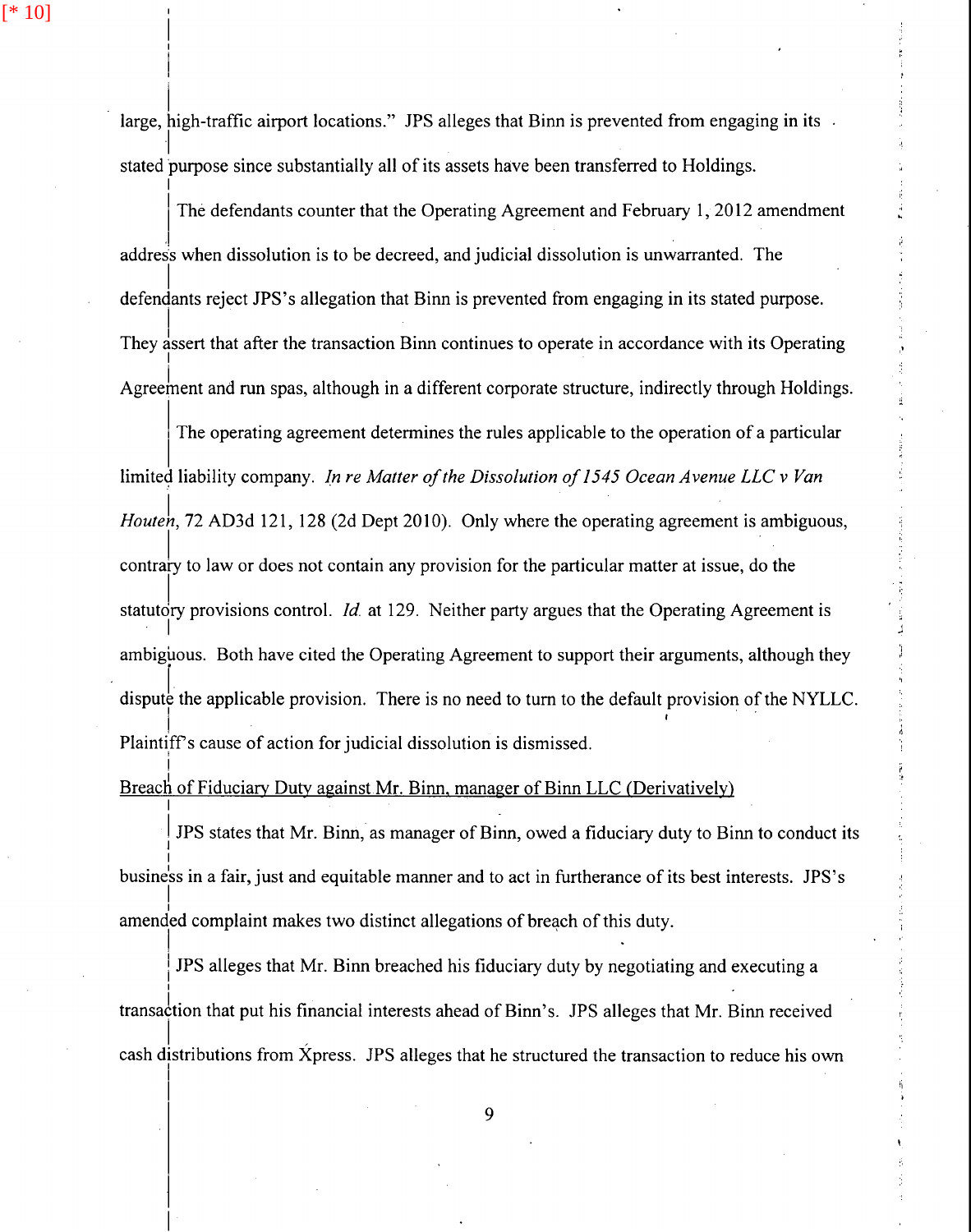[\* 11]

I

I

I  $\mathbf{I}$ 

personal bank guarantee, and receive dividends, fees, interest, and the ability to sell units 1 regardless of whether other members, particularly JPS, received any return on their investments. I

i JPS alleges that Mr. Binn breached his fiduciary duty by improperly transferring assets of I Binn *tb* Xpress, given that Mistral contributed cash to Xpress and not to Binri. JPS claims that I Mr. Binn's actions converted Binn from a company with a controlling interest in its business into a shell which is now a non-controlling nominal parent of a Mistral controlled entity.

j JPS alleges that Mr. Binn's irresponsible and excessive corporate spending contributed to Binn  $\mathcal{L}_{\parallel}^{\perp}$  LC's alleged inability to meet its budgeted expenses.

Mr. Binn contends that the exculpatory provision in the Operating Agreement provides a shield from the breach of fiduciary duty allegations. He asserts that the allegations with respect to breach of fiduciary duty must be dismissed because JPS has failed to plead that his alleged actions amount to failure to act 'in good faith' or 'gross negligence' or 'reckless indifference' in I order for the court to not enforce the exculpatory provision in the Operating Agreement. To the I contrafy Mr. Binn claims that his actions including personally guaranteeing loans for Binn, and I I making personal loans to Binn, illustrate that he always acted in the best interests of Binn. In  $\mathbf{I}$ additio'n, Mr. Binn cites the business judgment rule, his reliance upon financial advisors, and j disclosure of his purported financial interest to the members when the approval of the transaction I was obtained, as defenses against the claim of breach of fiduciary duty.

The exculpatory clause in the Operating Agreement, which shields Mr. Binn from I liability in many situations, reads as follows: "Liability of Parties. No Manager or officer shall  $\mathbf{I}$ be liable to the Company or to any Member for (i) the performance of, or omission to perform, any act or duty on behalf of the Company if, in good faith, the Manager or the officer determined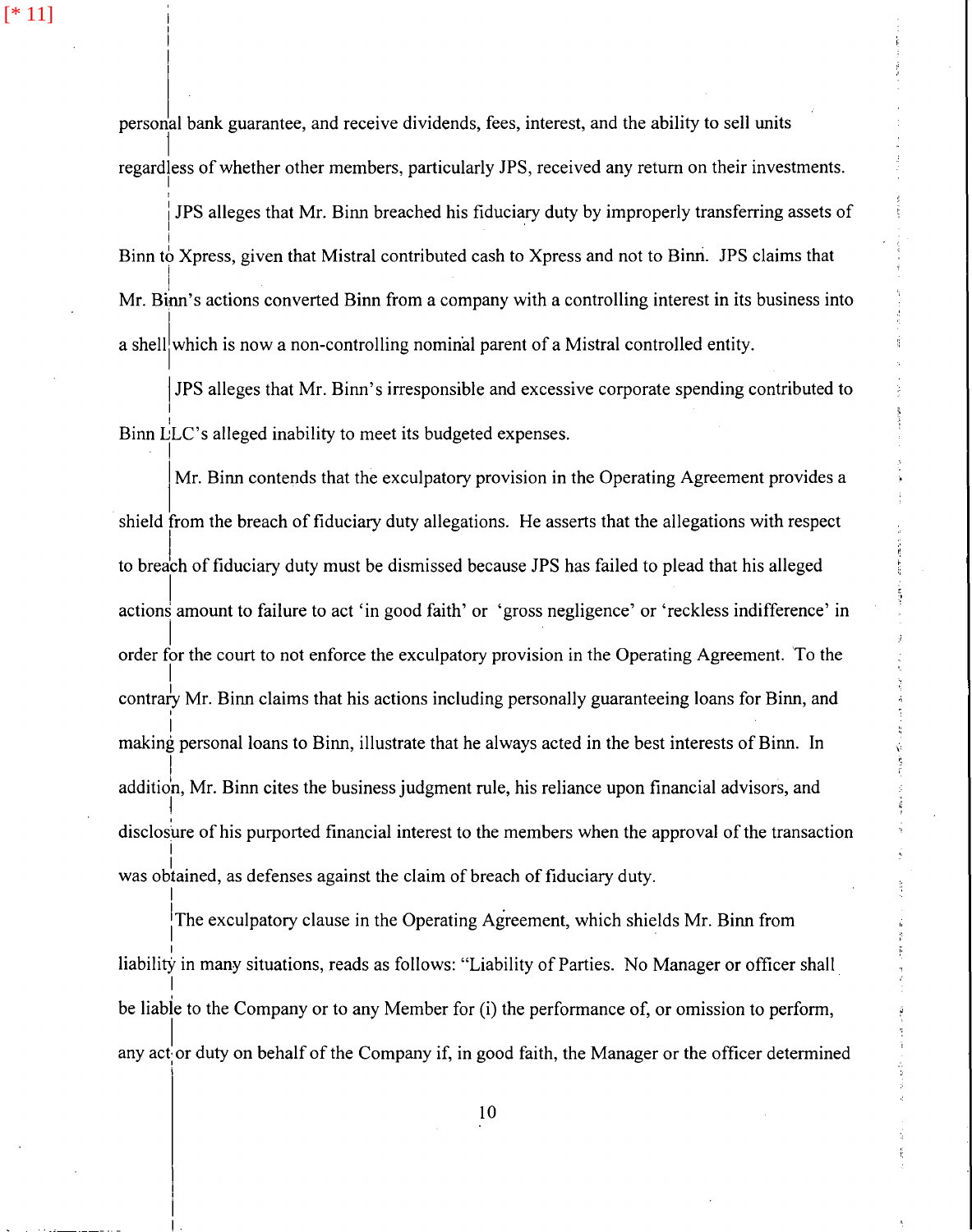[\* 12]

 $\sqrt{1}$  $\mathbb{I}$ 

I

 $\vert$ 

 $\vert$ 

 $\mathbf{I}$ I

 $\mathcal{L}_\mathrm{max} = \frac{1}{2} \sum_{i=1}^n \mathcal{L}_\mathrm{max} \left[ \frac{1}{2} \sum_{i=1}^n \mathcal{L}_\mathrm{max} \right]$ 

that such conduct was in the best interests of the Company and such conduct did not constitute I fraud, gross negligence or reckless or intentional misconduct." JPS has alleged, with specificity, that in negotiating and entering into the transaction, Mr. Binn acted in bad faith, and in his own self-interest, to the detriment of Binn. While Mr. Binn's arguments raise substantial issues of  $\vert$ fact, they do not detract from the sufficiency of plaintiff's particular pleadings that Mr. Binn I acted ih bad faith, or that there was intentional misconduct on his part, thus nullifying the exculpatory provision.

On a motion to dismiss, the court must accord the plaintiff "the benefit of every possible" favorable inference," *Nonnon v City of New York,* 9 NY3d 825, 827 (2007). Since the facts as  $\vert$  . alleged by JPS fit within a cognizable legal theory, Mr. Binn's motion to dismiss the third cause I of action is denied.

# I Corporate Diversion (Derivative)

IJPS makes two allegations in its claim for corporate diversion. First, JPS alleges that Mr. Binn improperly diverted corporate assets of Binn to his own bank account. j

IJPS also reiterates its allegations that Mr. Binn, by entering into the recapitalization ļ. transaction was able to reduce his personal bank guarantee and make profits through dividends, fees, compensation, interest and sale of units.

 $\mathsf{l}$ Mr. Binn contends he acted in good faith and in furtherance of Binn's legitimate I interests. He asserts that Mr. Binn did not receive any improper cash payments. The payments I were due and owing under the Operating Agreement.

I I Plaintiffs first allegation that Mr. Binn improperly diverted corporate assets to his bank  $\vert$  . account is vaguely phrased and conclusory. It is not sufficient to state a cause of action.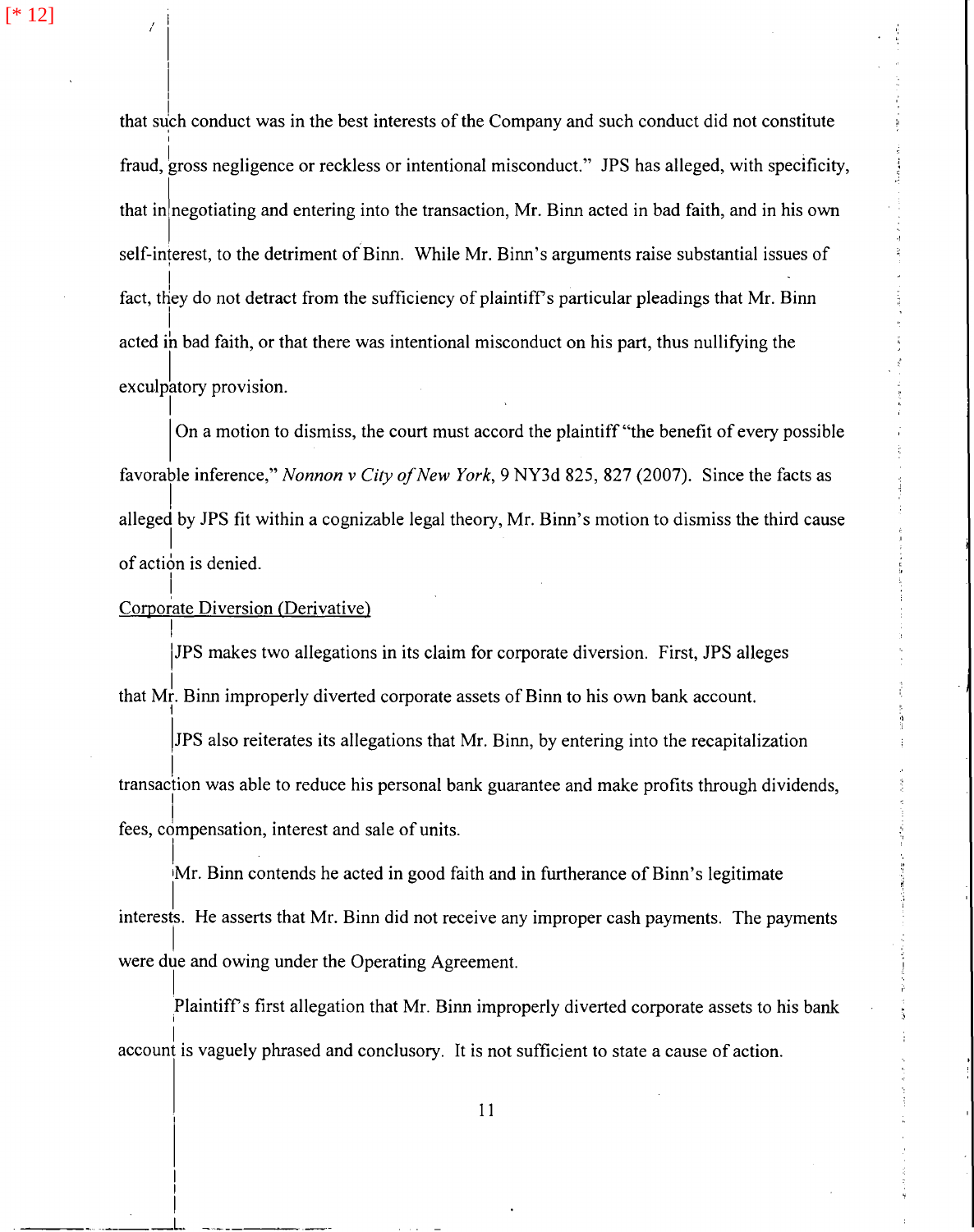[\* 13]

With respect to the second allegation concerning improper cash disbursements, these concern cash payments (\$1.084 million) Mr. Binn received when he exercised his put options on February 23, 2012. The options were set to expire on February 29, 2012. JPS claims that Mr. I Binn acted in bad faith and was motivated by self-interest. JPS asserts that had the transaction I not closed, Mr. Binn could have exercised his options, but would have received obligations from Binn instead of cash.

The officers and directors of a corporation stand in a fiduciary relationship to the corporation, owe to the corporation their individual loyalty, and are not permitted to derive a  $\mathbf{I}$ personal profit at the expense of the corporation. *Bertoni v Catucci*, 117 AD2d 892 (3d Dept  $\vert$ 1986).! The essence of a waste claim is the diversion of corporate assets for an improper or i unnecessary purpose. *Arnoff v Albanese*, 85 AD2d 3 (2d Dept 1982). JPS has pleaded with I particularity that Mr. Binn profited from the payments as the result of the transaction and it was I improper to settle those obligations as part of the transaction. The determination of whether or not Mr. Binn was entitled to such payments or not is largely a question of fact. For these reasons,  $\vert$ defendant's motion to dismiss the claim for corporate diversion is denied.

#### I Breach of Fiduciary Duty against Mr. Binn

 $\vert$ 

JPS states that notwithstanding its derivative claim for breach of duty against Mr. Binn, it also has a direct claim against him for breach of fiduciary duty. JPS asserts that Mr. Binn breached his fiduciary duty to make full disclosure of all material facts to it. JPS claims that Mr. Binn failed to disclose material information regarding the extent of Binn's supposed need for I capitall and the extent to which the value of its interests in Binn could be reduced to zero by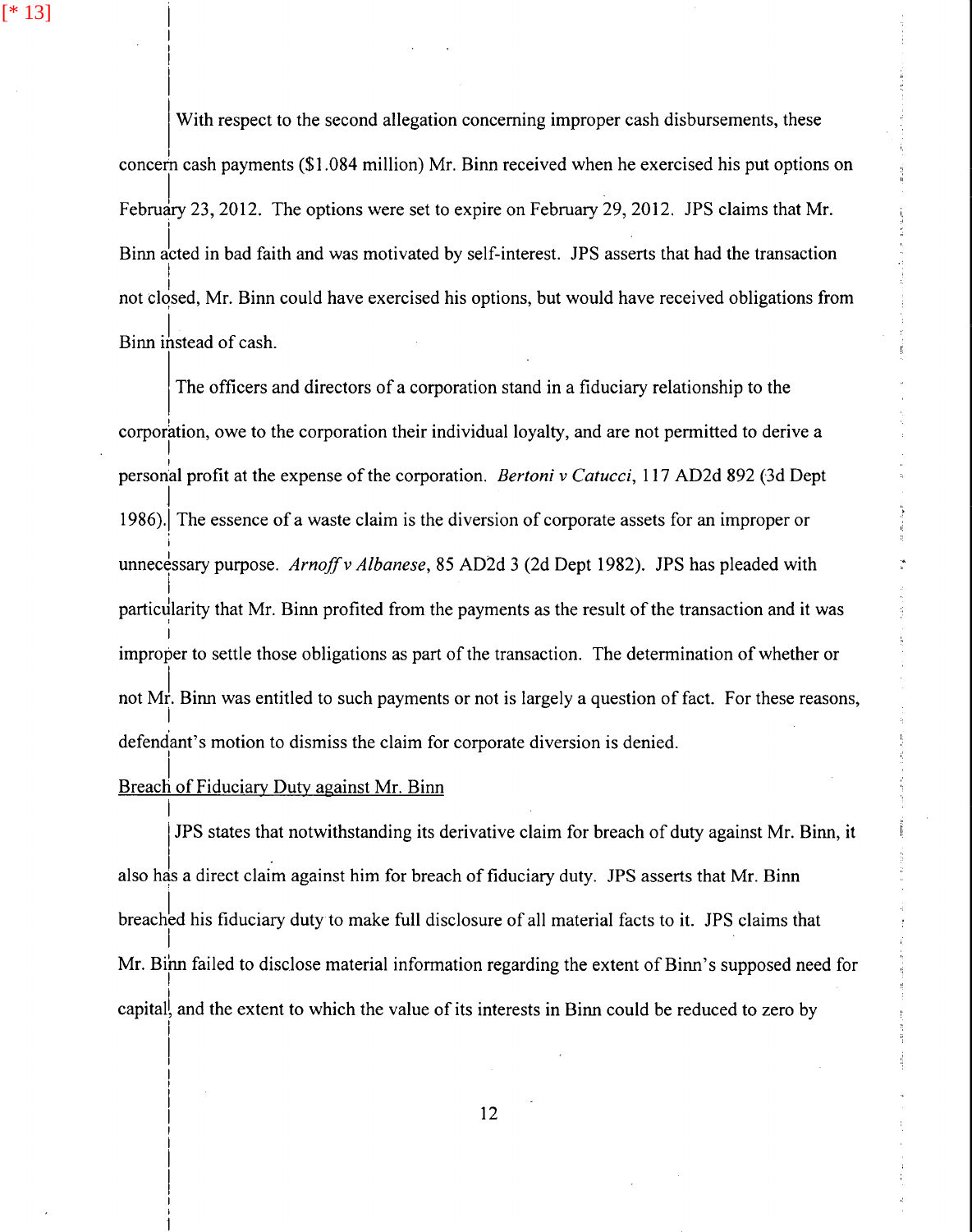[\* 14]

Mistral in the future. JPS alleges that as a direct result of Mr. Binn' s conduct, JPS was unable to prevent the transaction from closing, which it claims negatively impacted its interest in Binn.

Mr. Binn moves to dismiss on the grounds that the plaintiff has not met with the requirement of distinguishing its alleged injury from other members of Binn. Mr. Binn contends I that the allegations underpinning the direct cause of action are identical to those of the derivative I I cause of action for breach of fiduciary duty.

The managing member of a limited liability company owes a co-member a "fiduciary" duty *tl* make full disclosure of all material facts." *Salm v Feldstein,* 20 AD3d 469, 470 (N.Y. I App. Div., 2d Dept 2005). JPS has alleged that Mr. Binn breached his fiduciary duty to fully disclose all material facts regarding the transaction. As a direct result of Mr. Binn's conduct, JPS I claims that its interests in Binn have been damaged. JPS has properly stated a direct claim against Mr. Binn for breach of fiduciary duty. Defendant is incorrect to assert that plaintiff's  $\vert$ . allegations for a direct claim for breach of fiduciary duty are identical to its derivative claim for I I breach of fiduciary duty. This claim is for more disclosure, the derivative claim was for self dealing. Plaintiff has stated sufficient facts to claim that Mr. Binn breached his fiduciary duty to I it, independent of any alleged breach of fiduciary duty owed to Binn. Defendant's motion to dismiss the fourth cause of action is denied.

## I **Breach of Contract** j

1 I

i JPS claims that Mr. Binn violated the terms of Section 4.10 of the Operating Agreement that provides: "Liquidity. Commencing in 2010, the Company will use reasonable efforts to l. create liquidity (i.e., enabling the Members to sell their Units), either through a sale of the I Company or public offering by the Company, provided that this can be done without having an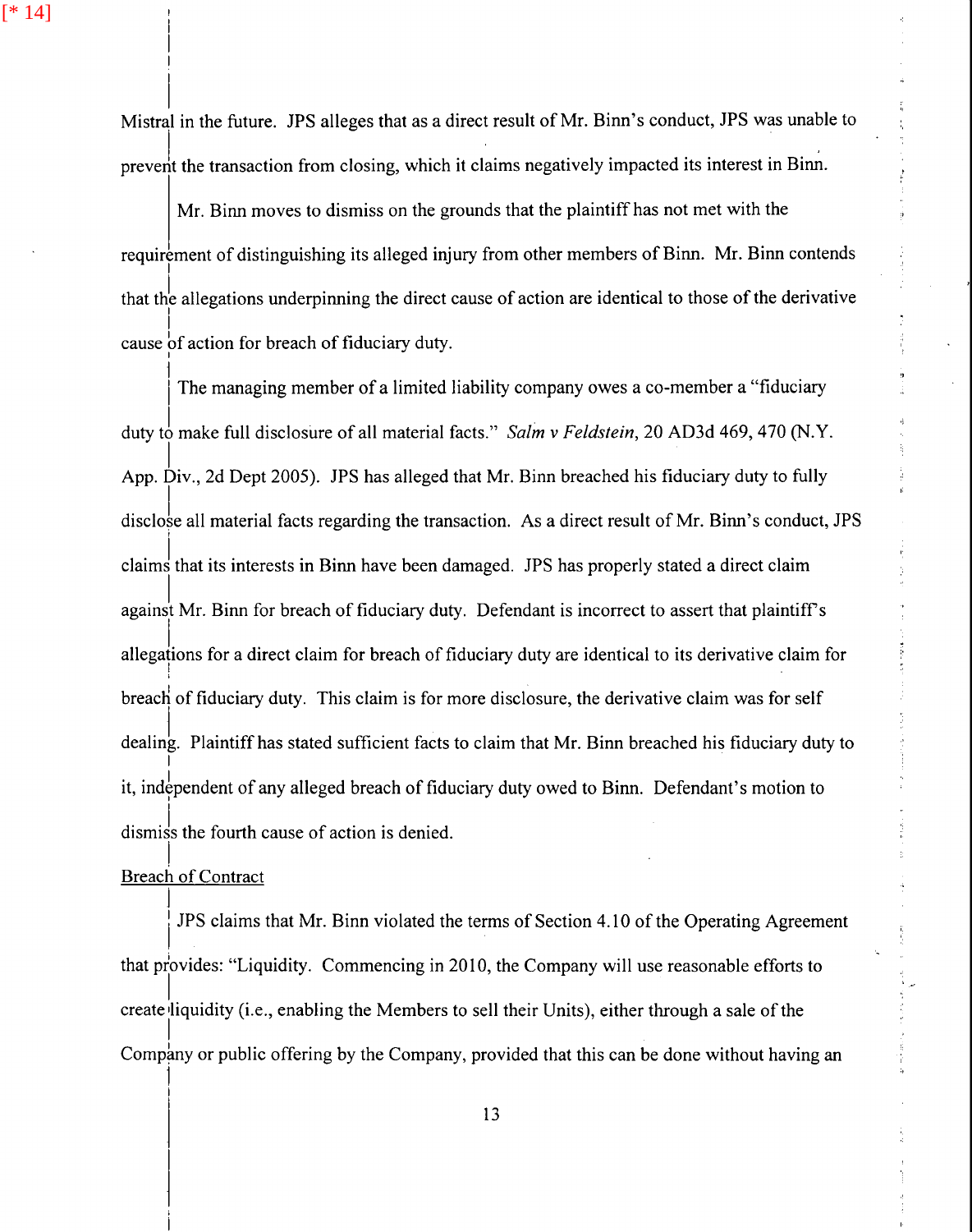[\* 15]

I

I

adverse impact on the business operations or future plans of the Company." JPS alleges that I I Mr. Binn's efforts in connection with the recapitalization were directed towards securing his own I exit from Binn, and creating liquidity for select members of Binn.

I i JPS claims that by transferring the spa business of Binn to a Mistral controlled entity, it is I highly/probable the minority unit holders will be unable to sell their units since Mistral can designate the sale price. JPS asserts that if Mistral were to designate a sale price (at which its I financial return is realistically maximized), the value of units held by minority unit holders might  $be zero.$ 

I To adequately allege the essential elements of a breach of contract claim, the plaintiff's l complaint must plead the existence of a contract between the parties, plaintiff's performance  $\vert$ , under the contract and defendants breach of the contract; and plaintiff's resulting damages. *JP Morgan Chase v J.H. Elec. of New York, Inc., 69 AD3d 802 (2d Dept 2010). The plaintiff's* complaint asserts that as a result of the breach of contract by Mr. Binn, it is a highly probable outcome that the business shall be sold at a price that would yield substantial profits for Mistral but wipe out the interests of JPS. The damages claimed by JPS are speculative and there is no I j argument by it to suggest that it has suffered damages to date. For this reason, the complaint does not state a cause of action for breach of contract. *Kenford Co. v County of Erie*, <sup>67</sup> NY2d 257, 261 (1986).

Defendant's motion to dismiss the eighth cause of action is granted.

ORDERED that defendant's motion to dismiss the first, third, fourth and seventh causes of action is denied; and it is further